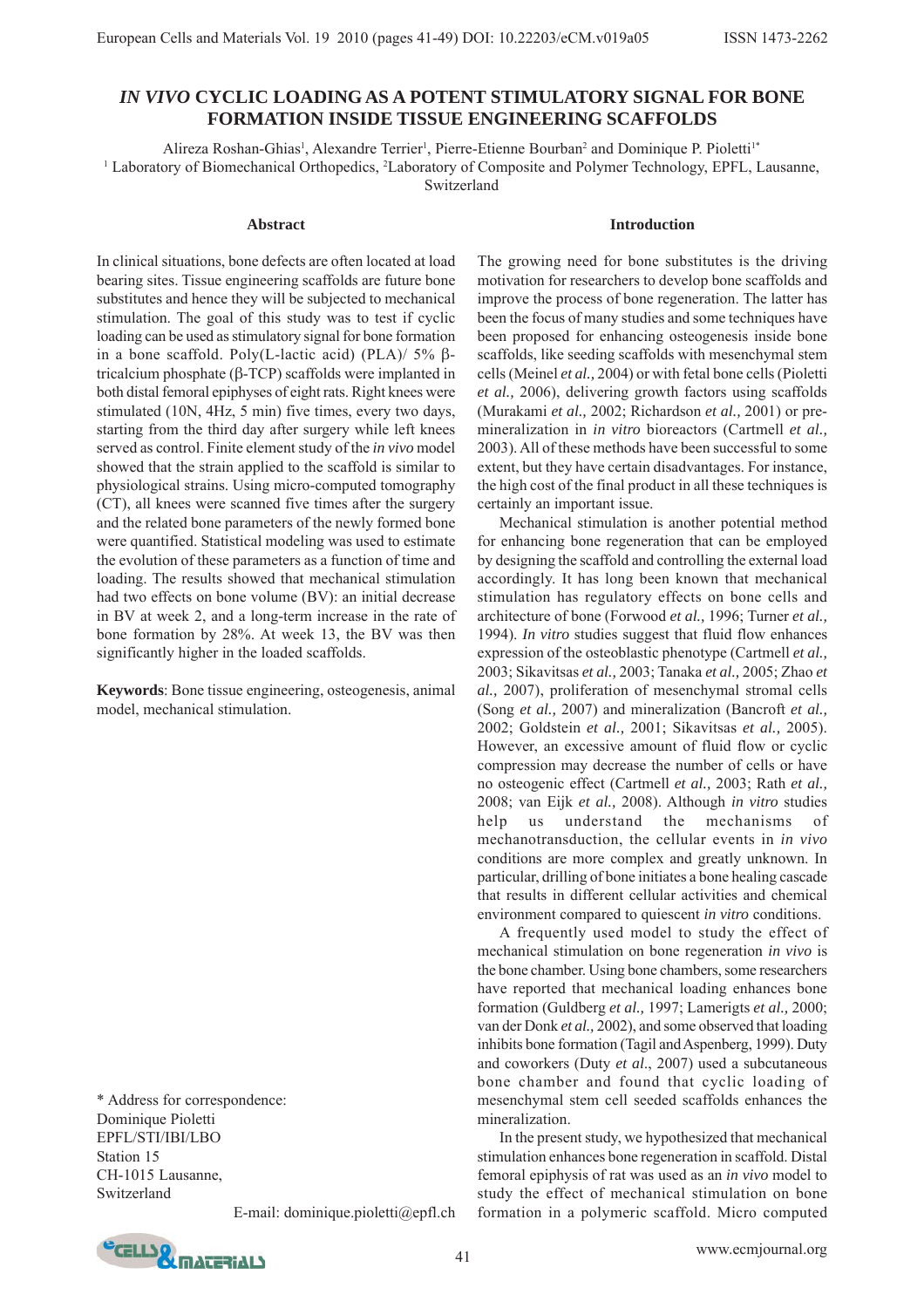

**Fig. 1**. (a) Distal femoral epiphysis model where bone is in blue and scaffold is in red. The loading is shown by violet arrows on anterior and posterior sides of the distal femur. (b) The histogram of largest principal strain in scaffold. Count represents the number of elements having the same value of strain.

tomography (CT) was used to study bone formation *in vivo*. Longitudinal analysis was then employed to model and investigate the effect of loading on bone formation.

### **Materials and Methods**

### **Finite element modeling**

Finite element modeling was performed to determine the magnitude of load to be applied in *in vivo* experiment. A rat femur was scanned using a SkyScan 1076 *in vivo* scanner (SkyScan, Kontich, Belgium), and reconstructed using NRecon and CTAN software (SkyScan) and prepared for meshing using Geomagic (Geomagic, Research Triangle Park, NC, USA). The obtained geometry was imported to ABAQUS (Simulia, Providence, RI, USA) for numerical analysis (Fig. 1a). The scaffold was positioned inside the lateral distal femoral epiphysis based on the feasibility studies done on several rat cadavers. The bone and the scaffold were considered to be linear elastic materials. Mechanical properties of cortical and trabecular bone were obtained from the literature (Hogan *et al.,* 2000). The mechanical properties of the scaffold were previously measured and reported by Blecha (Blecha, 2007) (E=20 MPa, υ=0.3). As the boundary condition, the proximal end of the bone was fixed. Based on the cadaver studies, it was assumed that no slip occurs at the interface between scaffold and bone. Loading orientation was based on the positioning of the leg in the loading device. Different magnitudes of load were applied to the anterior and posterior parts of distal femur and the average largest principal strain inside the scaffold was calculated. It was found that 10 N of loading results in strain of  $622 \pm 220 \,\mu\text{s}$ inside the scaffold, which is close to physiological strains in human tibia while walking (Burr *et al.,* 1996). Fig. 1b shows the histogram of the distribution of strain inside the scaffold.

# **Scaffold fabrication**

The processing of foams, as well as analyses of scaffold morphology, was carried out as described elsewhere (Mathieu *et al.,* 2006). In short, poly(L-lactic acid) (PLA) pellets and β-tricalcium phosphate (β-TCP) ceramic powder (5% weight) were mixed, and further meltextruded using a micro-compounder. Foaming was then carried out with supercritical  $CO_2$ , in a custom made highpressure chamber. Once  $CO_2$  was dissolved in PLA, foaming was achieved by sudden gas release, which induces bubble nucleation and their growth. Finally the controlled cooling till room temperature fixes the porous structure. The *in vitro* biocompatibility of the obtained scaffold has been verified (Montjovent *et al.,* 2005) as well as its *in vivo* performance in rat (Montjovent *et al.,* 2008; Montjovent *et al.,* 2007). Cylindrical scaffolds (3 mm in diameter and height) were cored from the foam and sterilized using ethylene oxide gas. Prior to surgery, scaffolds were perfused with phosphate-buffered saline (PBS) to remove the air bubbles trapped inside.

#### **Surgical procedure**

Both distal femoral epiphyses of eight female Wistar rats (weight 245-250 g) were operated (Veterinary Authority from the Canton of Vaud, authorization No. 2140) following a protocol already used in our laboratory (Montjovent *et al.,* 2008; Peter *et al.,* 2006). The animal was anesthetized using Isoflorane gas and both legs were shaved and sterilized. Five ml of Morphasol (Graeub Veterinary Products, Bern, Switzerland) were injected subcutaneously as analgesia. The lateral side of the knee joint was opened and after exposing the distal femur, the location of the hole was marked on the bone based on the distance from the joint and the insertion point of ligaments. The hole (3 mm in diameter and depth) was made using a hand drill and the scaffold was implanted inside the hole. Finally, the surrounding was washed with saline, the muscles were sutured, and the skin was closed using surgical clips (Stoelting, Wood Dale, IL, USA). No antibiotic was given after the surgery, but to reduce the pain, Dafalgan (Bristol-Myers Squibb, New York, NY, USA) was administered in water for 3 days post-surgery.

# **Mechanical stimulation**

Fig. 2 shows the timeline of the experiment. Three days after the surgery, the loading of the knee started using a

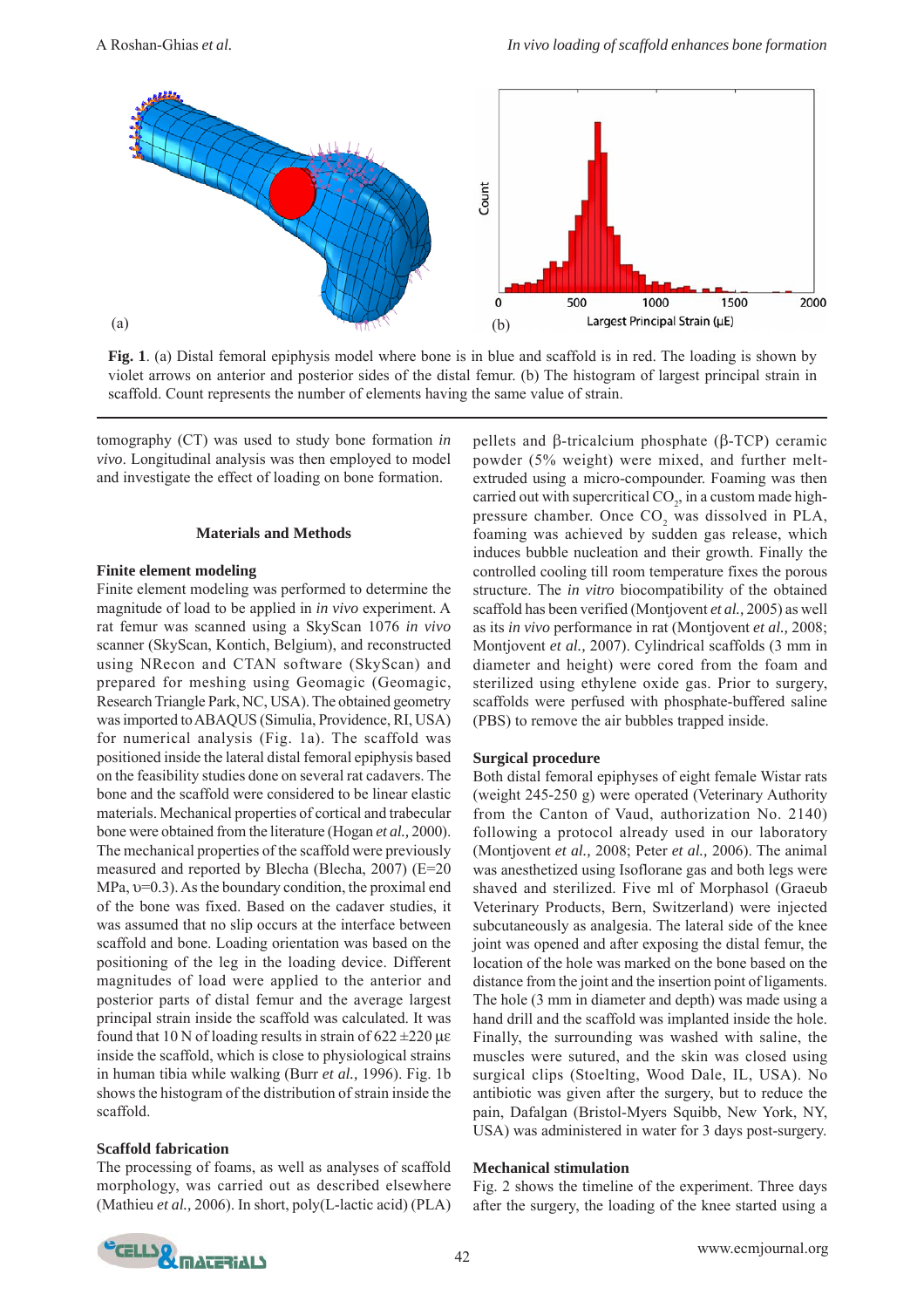

**Fig. 2**. The timeline of the *in vivo* experiment.

compression machine previously developed in our laboratory (Stadelmann *et al.,* 2007) (Fig. 3a). The right leg of each animal was loaded and the left leg was kept unloaded as control. The animals were anesthetized by Isoflorane gas for the loading period. The knee and the heel of the right leg were placed in the grip of the machine and the loading was applied as a triangle waveform with amplitude of 10 N at 4 Hz for 5 minutes. The loading was done five times, every two days.

### **Bone formation evaluation**

The bone formation was quantified using a Skyscan 1076 *in vivo* micro-CT scanner (Skyscan) at 5 time points: 2, 4, 6, 9, and 13 weeks after the surgery. Animals were kept under anesthesia by Isoflorane during the scanning. Each leg was scanned separately along with two hydroxyapatite phantoms with densities of  $0.25$  and  $0.75$  g.cm<sup>-3</sup>, 8 mm in diameter (Gloor Instruments, Uster, Switzerland) and a tube of water for later calibration of bone mineral density (BMD) (Fig. 3b). The legs were stretched and confined using tape to isolate the knee joint. All animals were scanned using the same parameters (18 μm, 80 kV, 124 μA, 1 mm Al filter, 600 ms exposure time, 14 min of scanning) at all time points. The local absorbed dose rate is reported to be 0.043 Gy/min for hindlimb knee of rat in identical scanning conditions to ours (data provided by SkyScan). Thus, a 14 min scan will result in radiation dose of 0.6 Gy. The reconstruction and analysis was done using NRecon and CTan software (Skyscan), respectively. A second order polynomial correction algorithm was used to reduce beam-hardening effect for all samples. Since the scaffold is undistinguishable inside the hole, the region of interest (ROI) was selected as the volume of the hole. The CT numbers were first converted to Hounsfield unit (HU) using scans of water tubes, and then to bone mineral density (BMD) using phantoms. Based on visual inspections of tomograms, a threshold value of 0.5 gr/cm<sup>3</sup> was chosen to segment bone in the scaffold. Accordingly, bone volume (BV), BMD, interception surface (IS), and trabecular thickness (Tb.Th) were measured for each ROI. Interception surface is the surface of the ROI intercepted by solid binarised objects, that is, the part of the volume of interest boundary surface that runs through solid objects.

### **Statistical analysis**

Linear mixed-effect modeling was used to model the

evolution of BV, BMD, IS, and Tb.Th as a function of time and loading (Diggle *et al.,* 2002). The linear model can be written as

$$
\mathbf{y}_{ijk} = (\beta_0 + \mathbf{b}_{0i}) + (\beta_1 + \mathbf{b}_{1i}) \mathbf{F}_j + (\beta_2 + \mathbf{b}_{2i}) \mathbf{T}_k + \beta_{12} \mathbf{F}_j \mathbf{T}_k + \varepsilon_{ijk} \quad (1)
$$

where  $i=1,2,3,...,8$  is the number of rats,  $j=0,1$  is the index for control and loaded groups, respectively, and  $k=1,2,3,..,5$  is the index for time points.  $\beta_{0}$ ,  $\beta_{1}$ ,  $\beta_{12}$ ,  $\beta_{2}$  are the fixed-effect variables,  $b_{0i}$ ,  $b_{1i}$ ,  $b_{2i}$  are the random-effect variables, and  $\varepsilon_{ik}$  is the within-subject error term.

 $\beta$ <sub>o</sub> is a constant,  $\beta$ , represents the time-independent effect of loading,  $\beta$ , the loading-independent effect of time, and  $\beta_i$ , the time-dependent effect of loading.  $\beta_{0i}$ ,  $\beta_{1i}$ ,  $\beta_{2i}$ are the corresponding associated random effects.  $y_{ijk}$  is the response (BV, BMD, IS, or Tb.Th),  $F_j$  is a dummy variable which is 0 for control and 1 for loading group, and  $T_k$  is the time of measurement in days after the surgery. It is assumed that  $b_i = (b_{0i}, b_{1i}, b_{2i})^T$  are independent and identically distributed with a *N(0,*σ*<sup>2</sup> I)* distribution, where  $\sigma$ <sup>2</sup>*I* represents the covariance matrix for random effects. Furthermore, we assume that the  $\varepsilon_{ijk}$  are independent and identically distributed with a  $N(0, \sigma^2)$  distribution, independent of the  $b_i$ . Restricted maximum likelihood method was used for parameter estimation (Pinheiro and Bates, 2004).

Repeated measures analysis of covariances (ANCOVA) was used to evaluate the differences between the control and loaded groups. Differences between means at the 5% and 1% confidence level ( $p$ <0.05, and  $p$ <0.01) were considered statistically significant and highly significant, respectively. All statistical analyses were done in S-PLUS (Tibco, Palo Alto, CA, USA).

#### **Results**

No complication occurred during or after the surgeries and all animals could use their legs immediately after the surgery. Implanting scaffold was successful except in three legs. In one case, the scaffold was loose inside the left leg resulting in almost no bone formation inside. In another rat, the scaffolds did not completely fit inside both holes resulting in significantly lower bone formation. Therefore, these two animals were put aside from the experiment.

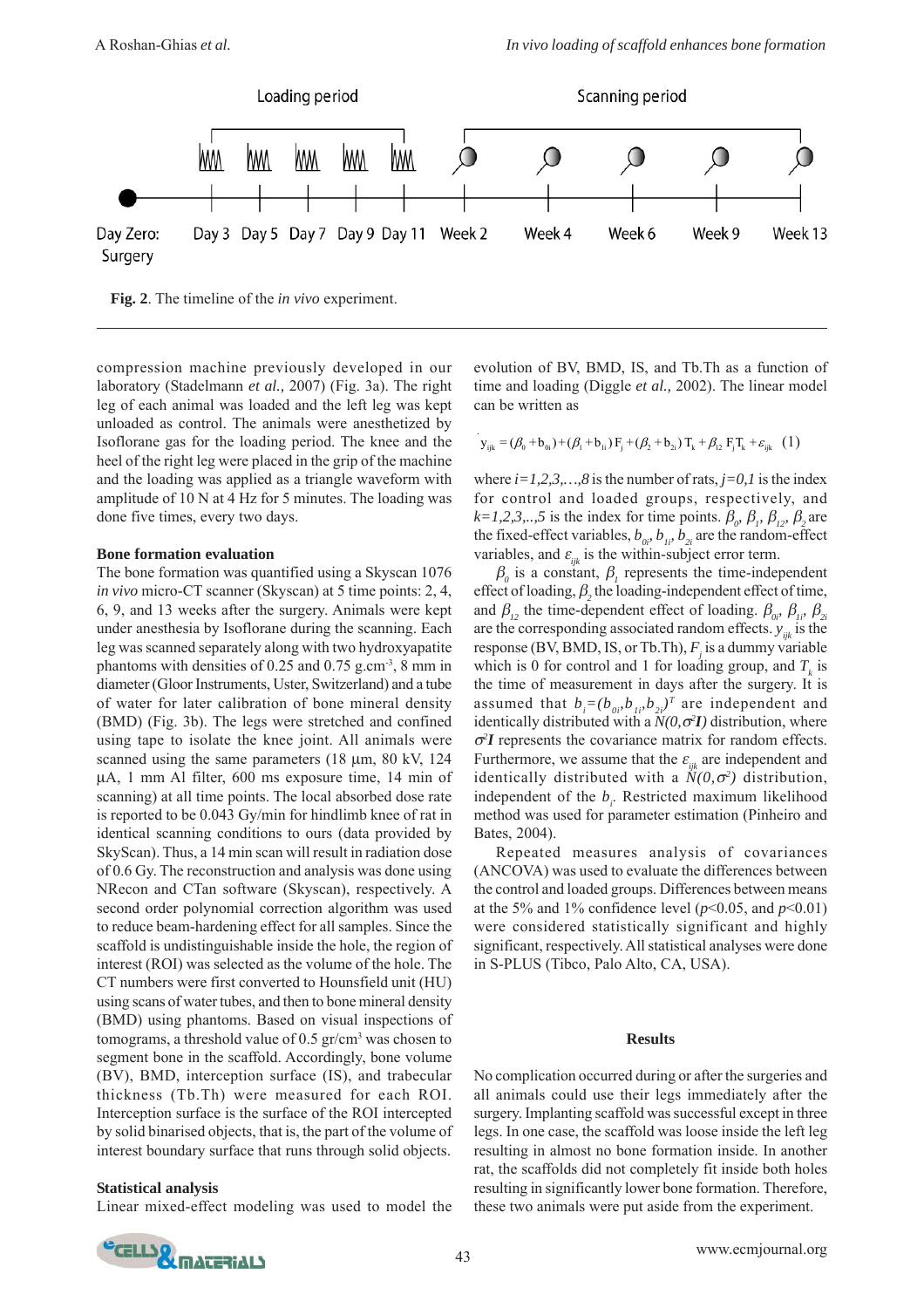

**Fig. 3**. (a) Anesthetized rat positioned in the loading machine, (b) x-ray of knee joint, two phantoms, and a tube of water.



**Fig. 4**. CT slice of a loaded distal femoral at (a) 2 weeks, (b) 13 weeks. Note that both figures are from the same leg of the same animal and the change in the scaffold position is due to the growth of the animal during 11 weeks.

|            | BO    |       |                 | B <sub>1</sub> |       |                 | β2     |        |                 | $\beta$ 12 |           |            |
|------------|-------|-------|-----------------|----------------|-------|-----------------|--------|--------|-----------------|------------|-----------|------------|
|            | Mean  | SE    | <i>p</i> -value | Mean           | SE    | <i>p</i> -value | Mean   | SE     | <i>p</i> -value | Mean       | <b>SE</b> | $p$ -value |
| BV         | 0.69  | 0.22  | ${}_{0.0001}$   | $-0.81$        | 0.35  | 0.02            | 0.083  | 0.0056 | ${}< 0.0001$    | 0.023      | 0.0052    | 0.0001     |
| <b>BMD</b> | 0.69  | 0.012 | ${}_{0.0001}$   | $-0.036$       | 0.016 | 0.03            | 0.0017 | 0.0002 | ${}< 0.0001$    | 0.00036    | 0.00025   | 0.1661     |
| IS         | 8.63  | 0.91  | ${}_{0.0001}$   | $-2.25$        | 1.26  | 0.08            | 0.12   | 0.017  | ${}< 0.0001$    | 0.016      | 0.021     | 0.47       |
| Tb.Th      | 95.58 | 6.26  | ${}_{0.0001}$   | $-19.48$       | 9.81  | 0.05            | 0.97   | 0.1    | ${}< 0.0001$    | 0.37       | 0.1       | 0.0005     |

**Table 1**. Linear mixed-effect modeling of bone parameters

Mean value and standard error (SE) of  $\beta_0$ ,  $\beta_1$ ,  $\beta_2$ ,  $\beta_{12}$  for BV, BMD, IS, and Tb.Th as well as the *p*-value from the ANCOVA test for coefficients of each parameter are given. The *p*-values lower than 0.05 are marked with light gray background. BV, BMD, IS, and Tb.Th represent bone volume, bone mineral density, interception surface, and trabecular thickness respectively.  $\beta_o$  is a constant,  $\beta_I$  represents the time-independent effect of loading,  $\beta_2$  the loading-independent effect of time, and  $\beta_{12}$  the time-dependent effect of loading.

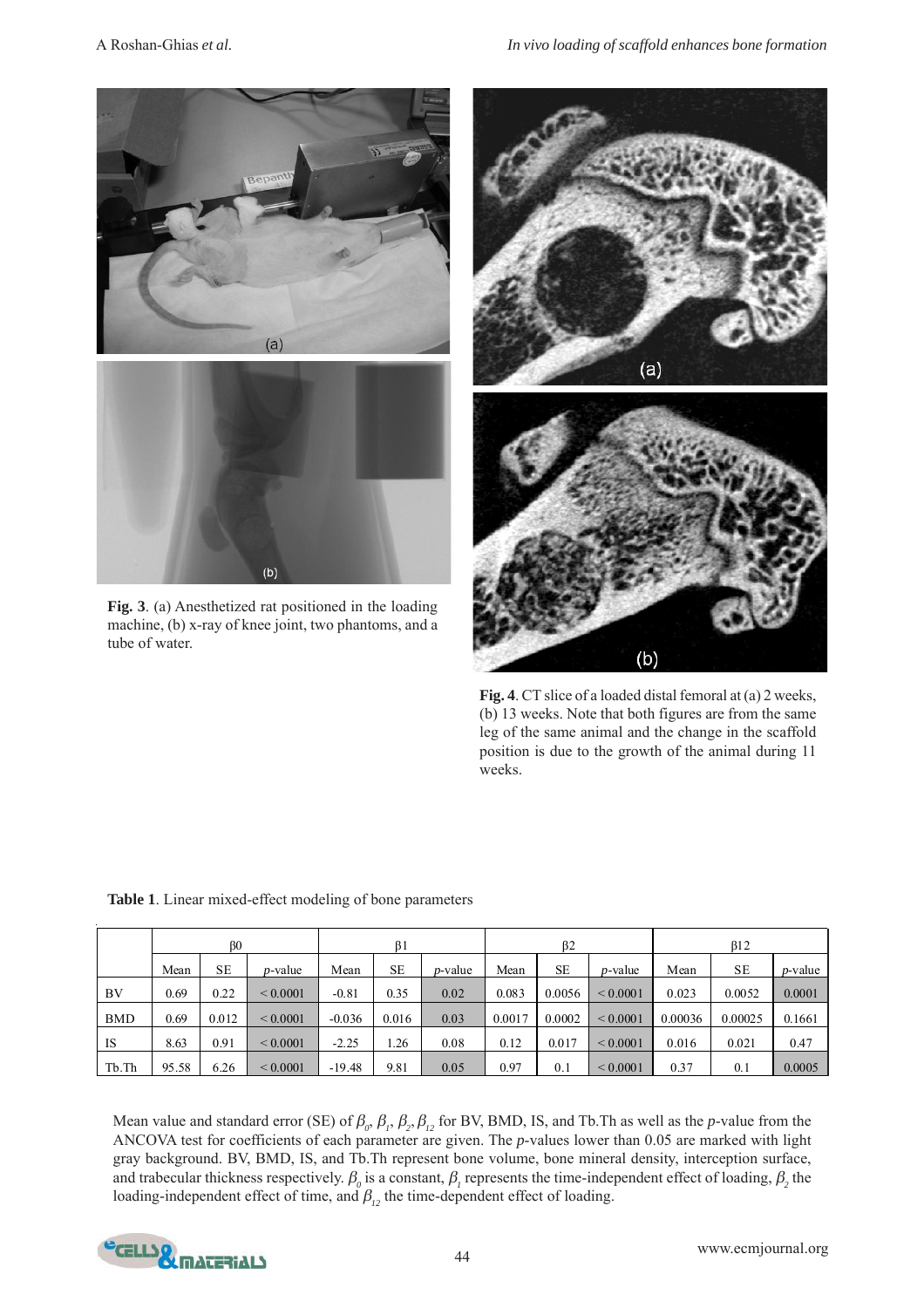

**Fig. 5**. The evolution of (a) BV, (b) BMD, (c) IS, and (d) Tb. Th over time for control (light gray - $\rightarrow$ ) and loaded (black  $-\blacksquare$ ) groups. All data are presented as mean  $\pm$  95% confidence interval.

Fig. 4 shows a CT slice of a loaded distal femoral epiphysis at 2 weeks and 13 weeks after the surgery. Already at 2 weeks, small amount of bone can be seen inside the scaffold that is mainly formed at the outermost part of the scaffold. We also can see callus formation around the hole in all cases at 2 weeks, which is mineralized at 4 weeks and shrunk at later time points. At 13 weeks, the new bone invades the interior of scaffold and is well spread.

Equation (2) is the estimated linear model for bone parameters as a function of time and loading

$$
Y = (\beta_0 + \beta_1 F) + (\beta_2 + \beta_{12} F) T
$$
 (2)

where  $Y$  is the estimated bone parameter,  $F$  is the dummy variable of loading which is 0 for control and 1 for loaded groups, and T is time in days. The effect of loading in eqn 2 is twofold:  $\beta$ <sub>*p*</sub>, which is the effect of loading on Y as an intercept, and  $\beta_{12}$ <sup>*, which is the effect of loading on the*</sup> rate of change of Y.

Table 1 summarizes the estimated  $\beta_{\alpha}$ ,  $\beta_{1}$ ,  $\beta_{12}$ ,  $\beta_{2}$  for BV, BMD, IS, and Tb.Th. The effects of loading and time on the different bone parameters are individually presented below.

Fig. 5a shows that BV in the loaded group is initially lower compared to the control group. This is reflected in the negative sign of the intercept,  $\beta_i$ . On the other hand, at 13 weeks, the loaded group has a higher bone volume (BV). Therefore, the rate of bone formation is higher in the loaded

group ( $p$ -value = 0.0001). Looking at the mean values of  $\beta_{12}$  and  $\beta_{2}$ , we conclude that the loading has enhanced the rate of bone formation by  $28\% \pm 7\%$ .

Looking at Fig. 5b, we see that loading induced a shift in BMD in comparison to control group. The linear mixedeffect model showed that the loading has significantly (*p*value  $= 0.03$ ) reduced the BMD of newly formed bone inside scaffold by  $5\% \pm 2\%$ .

Loading has no significant effect on intercept and rate of change of IS. Only at the first time point, a distinct difference between loaded and control group can be seen (Fig. 5c).

Fig. 5d shows that the loaded group has lower Tb.Th compared to the control group at two weeks  $(p$ -value  $=$ 0.05). However, the rate of change of Tb.Th is higher in the loaded group (38%  $\pm$  10%), which is reflected, in a highly significant effect of  $\beta_{i2}$ .

#### **Discussion**

The goal of this study was to investigate the effect of mechanical stimulation on bone formation inside tissue engineering scaffolds. A new *in vivo* model was developed using distal femoral epiphysis of rat where a biocomposite polymeric scaffold was implanted in and later stimulated using an external loading device. *In vivo* micro-CT was used to measure newly formed bone parameters inside scaffold at several time points. To the best of the authors'

![](_page_4_Picture_16.jpeg)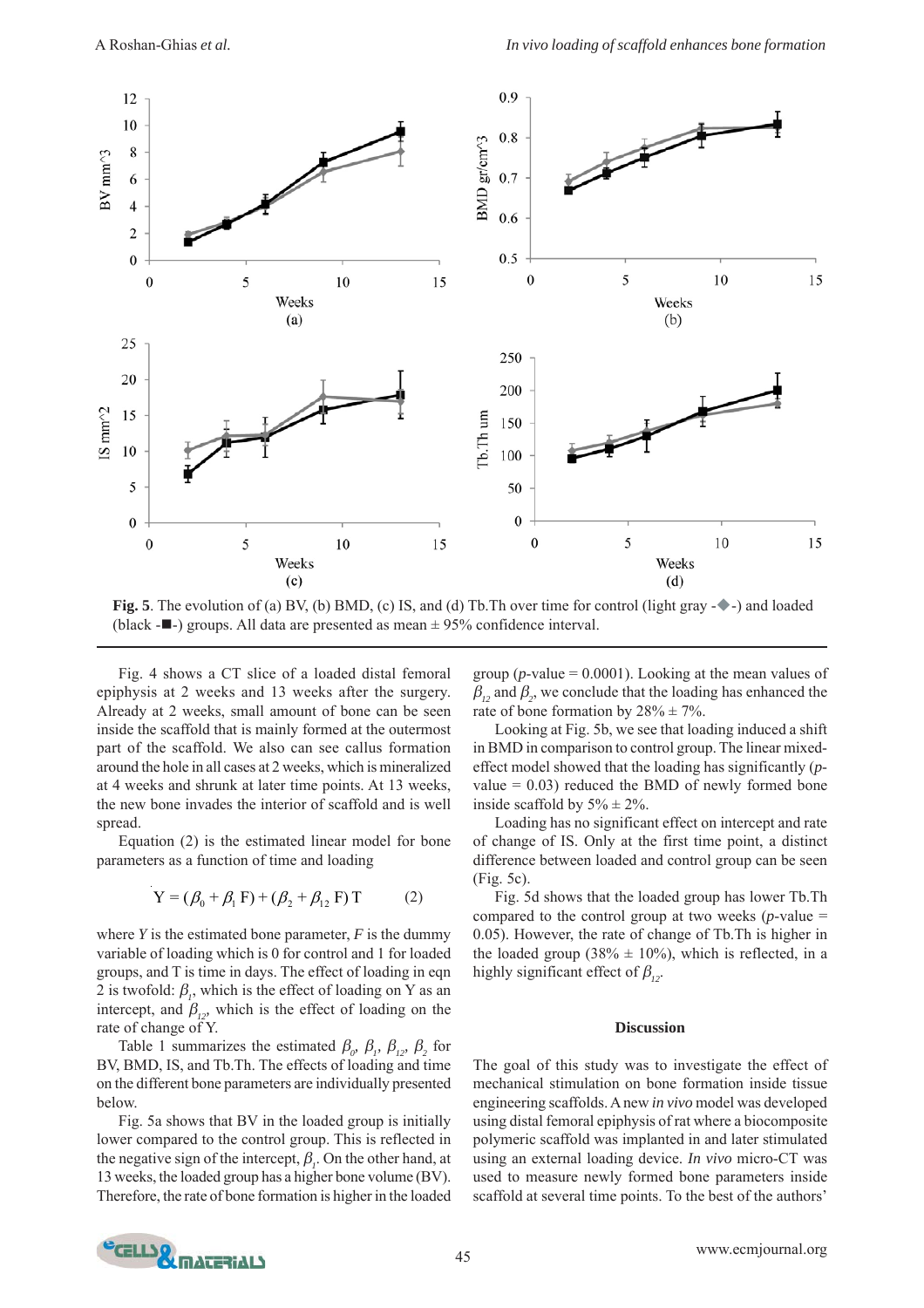knowledge, this is the first *in vivo* model to study the effect of mechanical stimulation on scaffold that is implanted inside bone.

As bone tissue engineering is relatively a new subject, there are only few studies done on the effect of loading on bone formation inside scaffold. Duty and coworkers (Duty *et al.,* 2007) loaded a pre-seeded polymeric scaffold in a subcutaneous bone chamber and studied the effect of cyclic loading on mineralization. The advantage of the distal femur model over the subcutaneous model of Duty (Duty *et al.,* 2007) is that the scaffold is implanted inside bone. This is critical because by implanting the scaffold inside the bone, a process of healing is initiated inside the scaffold. In this process, numerous growth factors are secreted by blood cells that cause mesenchymal stromal cells to migrate from the periosteum and bone marrow into the scaffold and differentiate into osteoblasts (Davies, 2000; Muschler *et al.,* 2004). This process is absent in a subcutaneous model.

The PLA/ 5% β-TCP biocomposite scaffold was implanted without any prior cell seeding inside the scaffold. Fig. 4a shows that even two weeks after implantation, bone formation can be seen in the scaffold. This is in accordance with the results of Vehof (Vehof *et al.,* 2002), who reported the presence of bone nine days post surgery in porous scaffolds. Moreover, already at two weeks, we observed a significant amount of compact bone around the scaffold. This is not due to the compaction of trabecular bone caused by drilling, as the results of an *ex-vivo* drilling and scanning showed almost no compaction of trabecular bone around the hole (data not shown). Therefore, this perimetric compact bone is formed during the first two weeks. Although not studied here, this perimetric bone formation may have important effects on bone formation inside the scaffold. A possible effect can be stress shielding of the scaffold when it is subjected to loading, or delaying the bone healing inside scaffold due to the blocking of vasculature growth into the scaffold.

Live micro-CT scanning enabled us to study the same animals at 5 time points and hence reduced the variability and number of animals. All animals were subjected to xray radiation five times, which may raise some concerns about the effect of radiation on bone and surrounding tissue. As both control and loaded legs were scanned, the possible effect of radiation would be the same for all samples and cancelled by comparing loaded and control groups together. Moreover, it has been shown that *in vivo* micro-CT radiation has no significant effect on structural parameters of rat tibias and bone marrow cells after eight weekly scans (Brouwers *et al.,* 2007). In the study of Brouwers, the radiation dose for the 35 minutes scan is reported to be 0.9 Gy compared to the 0.6 Gy in our case. Moreover, in our study we scanned the animals 5 times and the duration of rest between each scan was at least two weeks. Therefore, we can conclude that the radiation doses used in the present study had no significant effects on the obtained results.

Finite element modeling was developed to determine the magnitude of loading in the *in vivo* experiment. We targeted loads that result in physiological strains inside the scaffold, based on the fact that scaffolds, as bone

substitutes, are likely to be subjected to physiological loads in clinical applications. The result of the finite element model showed that 10 N of loading resulted in strains around 620 με, which is close to the strains induced in human tibia while walking (Burr *et al.,* 1996). A pilot study revealed that loads higher than 10 N were painful for the animals. Therefore, we chose 10 N as a loading magnitude for the *in vivo* study. The resulting strain within the scaffold is 20 times lower than the strain on the scaffold in the subcutaneous model of Duty (Duty *et al.,* 2007). Due to the difference in geometry and architecture of the scaffolds, these values cannot be compared directly.

The highly significant effects of intercept and time on all parameters shows the goodness of the fit of equation 1, which was expected due to the almost linear evolution of the bone parameters in time (Fig.  $5$  (a)-(d)). In contrast to the presented data, one would expect that the intercept be zero for all parameters, since scaffolds were empty at time zero. This shows that the linear model is not suitable for predicting the early stage of bone formation (0-2 weeks).

As can be seen in Fig. 5a, loading had a negative effect on bone formation immediately after the loading. This is an interesting finding, which is in contrast with the common belief on early load bearing of bone after surgery (Claes *et al.,* 2009). Nevertheless, the mechanical stimulation increased the rate of bone formation, which finally resulted in a higher bone volume in the loaded group. The reason for the early negative effect is not clear, but it might be due to the high stresses that were applied to the interface of the scaffold-bone, as the interception surface is also lower in loaded group at 2 weeks. A similar result has been reported in fracture healing studies where early loading of the fracture site resulted in a lower volume of callus formation in mice with osteotomized tibias (Gardner *et al.,* 2008). Using histological methods, it was found that the amount of osteoid in loaded calluses was significantly higher than in the control group. If the same phenomenon is true for the stimulated scaffolds, it may explain the later increase in bone volume. However, if the loading magnitude had been higher, the damage would have been more extensive and that would have resulted in less bone formation at later time points. Therefore excessive loading at early stages might have had a more long-term negative effect. However, on the other hand, starting the loading later on, or using moderately lower early load may resolve this problem. Further studies should be done to examine this hypothesis.

An interesting result of the present study is that only five sessions of stimulation, each lasting 5 minutes only, resulted in a significant long-term change in the rate of bone formation. To the best of the authors' knowledge, this phenomenon has never been reported for scaffold in bone. It has been reported before in bone remodeling studies where cyclic loading enhanced the rate of bone formation (Chow *et al.,* 1993; Turner *et al.,* 1995). The mechanism by which mechanical stimulation affects the rate of bone formation was not studied here, but it can be due to the effect of loading-induced fluid flow on differentiation of mesenchymal stem cells (Meinel *et al.,* 2004; Sikavitsas *et al.,* 2005; Zhao *et al.,* 2007).

![](_page_5_Picture_11.jpeg)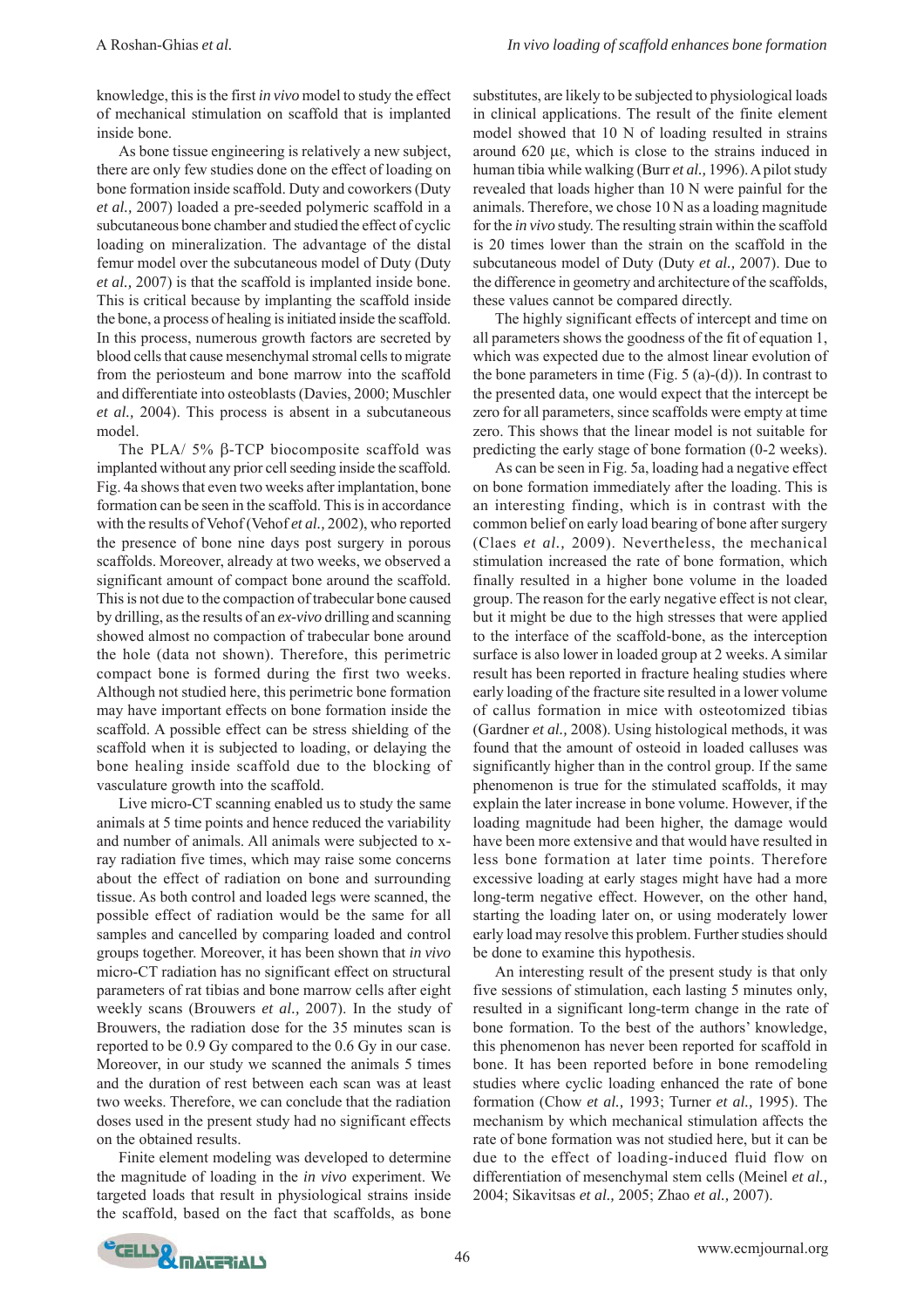BMD of the newly formed bone shows a constant increase in time, which implies that the bone is getting mature. The linear mixed effect model shows that the BMD of the loaded group is significantly lower than that of the control group ( $p$ -value  $(0.05)$ ). The probable reason is that due to the higher rate of bone formation, the amount of osteoid bone is also higher in the loaded group, as was seen in fracture healing (Gardner *et al.,* 2006). Therefore, presence of more immature bone decreases the mean BMD of the newly formed bone inside the scaffold. The interception surface is a measure of the connectivity of exterior bone and scaffold. As Fig. 4a shows, at two weeks after surgery, most of the bone is formed at the perimeter of the scaffold. Since at this time point the bone volume is lower in loaded group, the interception surface is also smaller. However, no significant difference was found between linear mixed-effect models of the loaded and control group. This implies that loading does not affect the interface between bone and scaffold in the long run. Trabecular thickness is a structural parameter for the newly formed bone. It is well-known that osteoblasts lay down bone layer by layer in the process of bone healing (Davies 2000) and Tb.Th represents the mean value of the thickness of the newly formed bone inside scaffold. The higher rate of change of Tb.Th shows that the process of laying bone by osteoblasts is enhanced by mechanical stimulation.

Using distal femoral epiphysis of rat as an *in vivo* model has certain advantages and disadvantages. On the downside, due to the size of the femur, the size and shape of the implanted scaffold are limited. Moreover, the magnitude of load applied to the scaffold is also limited, because excessive loads may result in damage to the knee joint. On the other hand, the small size of the rat enabled us to scan the scaffolds *in vivo* in a longitudinal study and track the changes in bone formation more precisely by reducing the sources of variation between rats and scaffolds. Another advantage of this model is that the scaffold is implanted inside trabecular bone directly, a situation similar to clinical applications.

More research is needed to characterize the effect of mechanical stimulation on bone formation in a scaffold for clinical application. There are many parameters involved in the effect of loading, and changing them may have positive or negative effects on bone formation. The magnitude and frequency of loading, for instance, are important parameters, which certainly affect the bone formation. The duration and the pattern of loading may also have important role. Moreover, the architecture and material properties of the scaffold and cell-seeding are other important aspects that possibly have interactions with the effect of the mechanical stimulation. The distal femoral epiphysis of the rat seems to be a suitable *in vivo* model for studying these different loading parameters on the bone formation in scaffold.

#### **Conclusions**

Supporting load is an important function of bone, which inevitably will be inherited by bone scaffolds. *In vitro* studies suggest that mechanical stimulation has an

important role in the fate and activities of the cells inside scaffold. We employed the distal femoral epiphysis of rat with an external loading device to investigate the mechanical effect of loading on bone formation in a polymeric scaffold. We observed that on one hand, early two-week loading inhibits bone formation initially, but on the other hand it enhanced the rate of bone formation by 28% for the next 11 weeks. At the end of 13 weeks, the volume of newly-formed bone was higher in loaded scaffolds compared to the non-loaded scaffolds. The strain sustained by the scaffold was estimated to be 620 με, at a frequency of 4 Hz. More studies are needed to fully characterize the effect of loading, and the distal femoral epiphysis of rat seems to be a suitable model for this purpose. This study showed that mechanical stimulation can be a potent enhancing signal for *in vivo* bone formation in tissue engineering scaffolds.

#### **Acknowledments**

This project was supported by a SNSF grant (#205320- 121893) and the Inter-institutional Center for Translational Biomechanics EPFL-CHUV-DAL. Dr. Vahid Partovinia (EPFL) is acknowledged for his scientific advice regarding statistical analysis.

#### **References**

Bancroft GN, Sikavitsas VI, van den Dolder J, Sheffield TL, Ambrose CG, Jansen JA, Mikos AG (2002) Fluid flow increases mineralized matrix deposition in 3D perfusion culture of marrow stromal osteoblasts in a dose-dependent manner. Proc Natl Acad Sci USA **99**: 12600-12605.

Blecha LD (2007) Theoretical and Experimental Multiscale Study of an Artificial Bone Construct: from Tibial Osteotomy to Cell/Fluid Interaction. Thesis, Ecole Polytechnique Federale de Lausanne.

Brouwers JE, van Rietbergen B, Huiskes R (2007) No effects of *in vivo* micro-CT radiation on structural parameters and bone marrow cells in proximal tibia of wistar rats detected after eight weekly scans. J Orthop Res **25**: 1325-1332.

Burr DB, Milgrom C, Fyhrie D, Forwood M, Nyska M, Finestone A, Hoshaw S, Saiag E, Simkin A (1996) *In vivo* measurement of human tibial strains during vigorous activity. Bone **18**: 405-410.

Cartmell SH, Porter BD, Garcia AJ, Guldberg RE (2003) Effects of medium perfusion rate on cell-seeded three-dimensional bone constructs *in vitro*. Tissue Eng **9**: 1197-1203.

Chow JW, Jagger CJ, Chambers TJ (1993) Characterization of osteogenic response to mechanical stimulation in cancellous bone of rat caudal vertebrae. Am J Physiol **265**: E340-347.

Claes L, Blakytny R, Göckelmann M, Schoen M, Ignatius A, Willie B (2009) Early dynamization by reduced fixation stiffness does not improve fracture healing in a rat femoral osteotomy model. J Orthop Res **27**: 22-27.

![](_page_6_Picture_18.jpeg)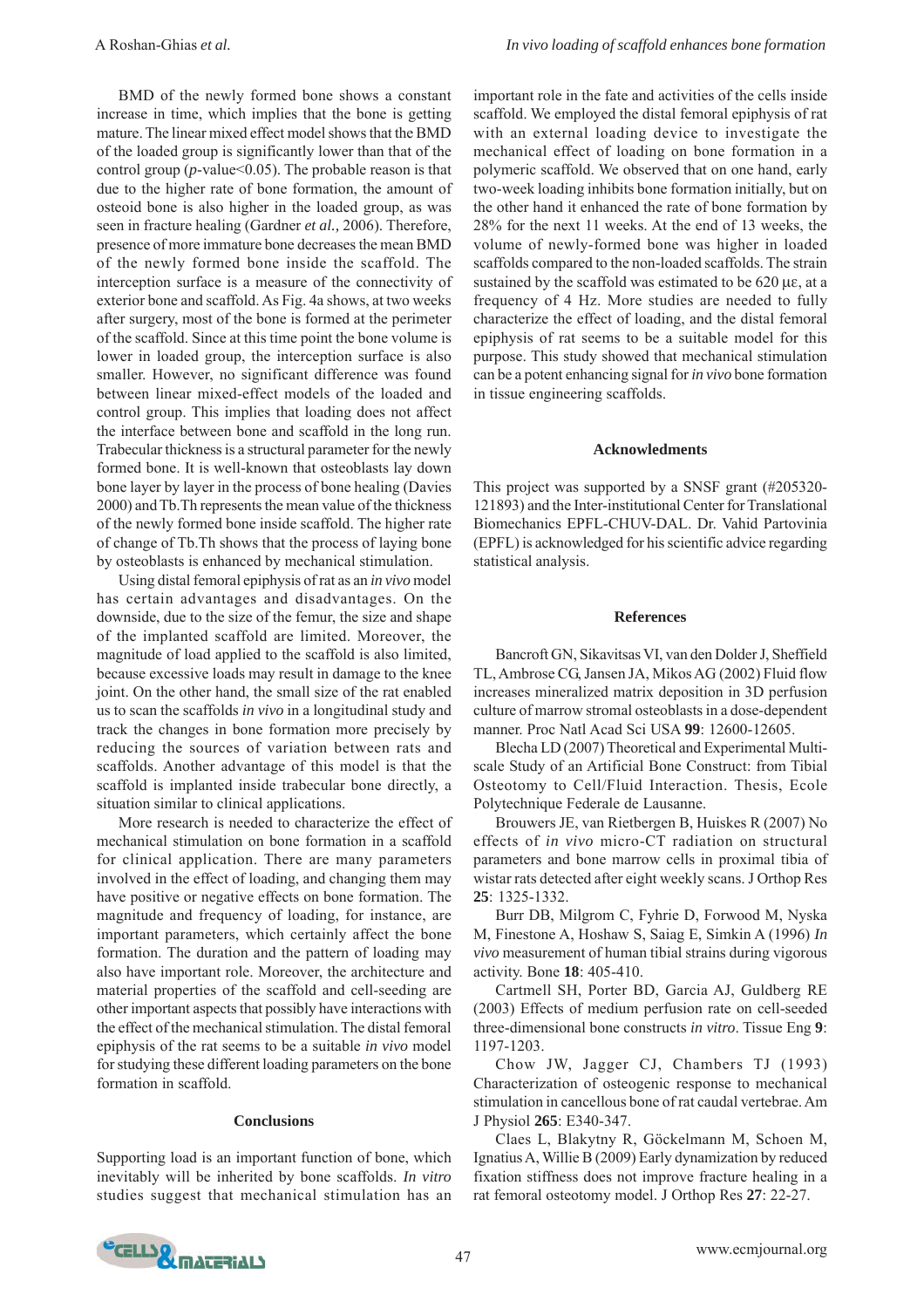Davies JE (2000) Bone Engineering. Em squared Inc., Toronto, Canada.

Diggle PJ, Heagerty P, Liang K-Y and Zeger SL (2002) Analysis of Longitudinal Data, Oxford University Press, Oxford, UK.

Duty AO, Oest ME, Guldberg RE (2007) Cyclic mechanical compression increases mineralization of cellseeded polymer scaffolds *in vivo*. J Biomech Eng **129**: 531- 539.

Forwood MR, Owan I, Takano Y, Turner CH (1996) Increased bone formation in rat tibiae after a single short period of dynamic loading *in vivo*. Am J Physiol Endocrinol Metab **33**: E419-E423.

Gardner MJ, van derMeulen MC, Demetrakopoulos D, Wright TM, Myers ER, Bostrom MP (2006) *In vivo* cyclic axial compression affects bone healing in the mouse tibia. J Orthop Res **24**: 1679-1686.

Gardner MJ, Ricciardi BF, Wright TM, Bostrom MP, vanderMeulen MC (2008) Pause insertions during cyclic *in vivo* loading affect bone healing. Clin Orthop and Relat Res **466**: 1232-1238.

Goldstein AS, Juarez TM, Helmke CD, Gustin MC, Mikos AG (2001) Effect of convection on osteoblastic cell growth and function in biodegradable polymer foam scaffolds. Biomaterials **22**: 1279-1288.

Guldberg RE, Caldwell NJ, Guo XE, Goulet RW, Hollister SJ, Goldstein SA (1997) Mechanical stimulation of tissue repair in the hydraulic bone chamber. J Bone Miner Res **12**: 1295-1302.

Hogan HA, Ruhmann SP, Sampson HW (2000) The mechanical properties of cancellous bone in the proximal tibia of ovariectomized rats. J Bone Min Res 15: 284-292.

 Lamerigts NMP, Buma P, Huiskes R, Schreurs W, Gardeniers J, Slooff TJJH (2000) Incorporation of morsellized bone graft under controlled loading conditions. A new animal model in the goat. Biomaterials **21**: 741- 747.

 Mathieu LM, Mueller TL, Bourban PE, Pioletti DP, Muller R, Manson JAE (2006) Architecture and properties of anisotropic polymer composite scaffolds for bone tissue engineering. Biomaterials **27**: 905-916.

Meinel L, Karageorgiou V, Fajardo R, Snyder B, Shinde-Patil V, Zichner L, Kaplan D, Langer R, Vunjak-Novakovic G (2004) Bone tissue engineering using human mesenchymal stem cells: Effects of scaffold material and medium flow. Ann Biomed Eng **32**: 112-122.

Montjovent MO, Mathieu L, Hinz B, Applegate LL, Bourban PE, Zambelli PY, Manson JA, Pioletti DP (2005) Biocompatibility of bioresorbable poly(L-lactic acid) composite scaffolds obtained by supercritical gas foaming with human fetal bone cells. Tissue Eng **11**: 1640-1649.

Montjovent MO, Mathieu L, Schmoekel H, Mark S, Bourban PE, Zambelli PY, Laurent-Applegate LA, Pioletti DP (2007) Repair of critical size defects in the rat cranium using ceramic-reinforced PLA scaffolds obtained by supercritical gas foaming. J Biomed Mat Res **83**: 41-51.

Montjovent MO, Mark S, Mathieu L, Scaletta C, Scherberich A, Delabarde C, Zambelli PY, Bourban PE, Applegate LA, Pioletti DP (2008) Human fetal bone cells associated with ceramic reinforced PLA scaffolds for tissue engineering. Bone **42**: 554-564.

Murakami N, Saito N, Horiuchi H, Okada T, Nozaki K, Takaoka K (2002) Repair of segmental defects in rabbit humeri with titanium fiber mesh cylinders containing recombinant human bone morphogenetic protein-2 (rhBMP-2) and a synthetic polymer. J Biomed Mater Res **62**: 169-174.

Muschler GE, Nakamoto C, Griffith LG (2004) Engineering principles of clinical cell-based tissue engineering. J Bone Joint Surg [Am] **86A**: 1541-1558.

Peter B, Gauthier O, Laib S, Bujoli B, Guicheux J, Janvier P, van Lenthe GH, Muller R, Zambelli PY, Bouler JM, Pioletti DP (2006) Local delivery of bisphosphonate from coated orthopedic implants increases implants mechanical stability in osteoporotic rats. J Biomed Mat Res **76**: 133-143.

Pinheiro JC, Bates DM (2004) Mixed-effect models in S and S-PLUS. Springer, Berlin, Germany.

 Pioletti DP, Montjovent MO, Zambelli PY, Applegate L (2006) Bone tissue engineering using foetal cell therapy. Swiss Med Wkly **136**: 557-560.

Rath B, Nam J, Knobloch TJ, Lannutti JJ, Agarwal S (2008) Compressive forces induce osteogenic gene expression in calvarial osteoblasts. J Biomech **41**: 1095- 1103.

 Richardson TP, Peters MC, Ennett AB, Mooney DJ (2001) Polymeric system for dual growth factor delivery. Nat Biotechnol **19**: 1029-1034.

Sikavitsas VI, Bancroft GN, Holtorf HL, Jansen JA, Mikos AG (2003) Mineralized matrix deposition by marrow stromal osteoblasts in 3D perfusion culture increases with increasing fluid shear forces. Proc Natl Acad Sci USA **100**: 14683-14688.

Sikavitsas VI, Bancroft GN, Lemoine JJ, Liebschner MA, Dauner M, Mikos AG (2005) Flow perfusion enhances the calcified matrix deposition of marrow stromal cells in biodegradable nonwoven fiber mesh scaffolds. Ann Biomed Eng **33**: 63-70.

Song GB, Ju Y, Shen XD, Luo Q, Shi YS, Qin J (2007) Mechanical stretch promotes proliferation of rat bone marrow mesenchymal stem cells. Colloids Surf B **58**: 71- 277.

Stadelmann VA, Hocke JM, Verhelle JR, Pioletti DP (2007) Strain distribution in mice tibia under axial loading. Numerical, experimental models. Comp Meth Biomech Biomed Eng **10** (S1): 80-90.

Tagil M, Aspenberg P (1999) Cartilage induction by controlled mechanical stimulation *in vivo*. J Orthop Res **17**: 200-204.

Tanaka SM, Sun HB, Roeder RK, Burr DB, Turner CH, Yokota H (2005) Osteoblast responses one hour after load-induced fluid flow in a three-dimensional porous matrix. Calcif Tissue Int **76**: 261-271.

Turner CH, Forwood MR, Otter MW (1994) Mechanotransduction in Bone - Do Bone-Cells Act as Sensors of Fluid-Flow. FASEB J **8**: 875-878.

Turner CH, Owan I, Takano Y (1995) Mechanotransduction in bone: role of strain rate. Am J Physiol **269**: E438-442.

van der Donk S, Buma P, Verdonschot N, Schreurs BW (2002) Effect of load on the early incorporation of impacted morsellizedallografts. Biomaterials **23**: 297-303.

![](_page_7_Picture_33.jpeg)